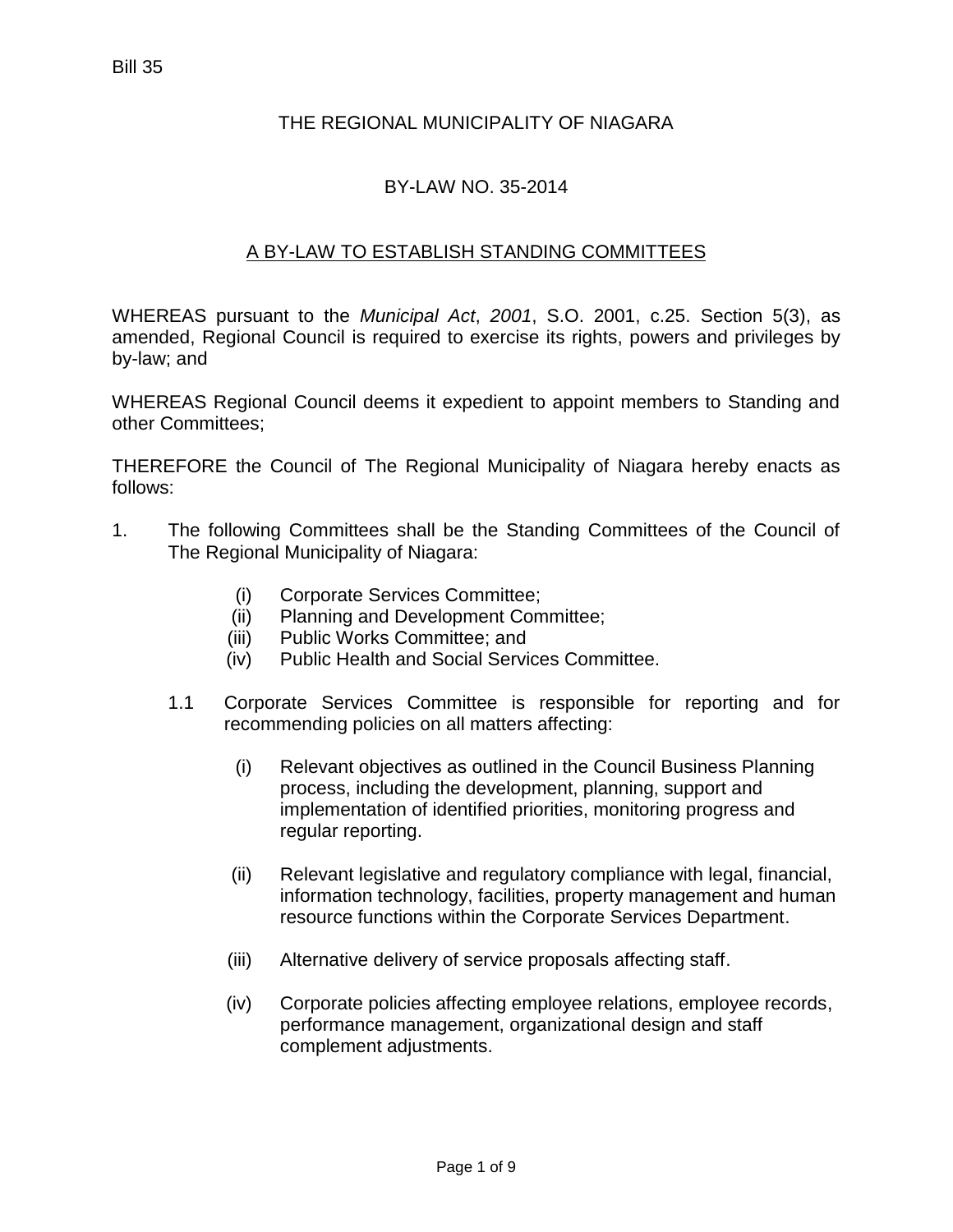- (v) Compensation and collective bargaining strategies, including recommendation for collective agreement ratification.
- (vi) Corporate and employee information systems.
- (vii) Client and employee services strategic planning, implementation, performance reporting and reporting.
- (viii) The financial status and impact of the Regional Corporation's transactions.
- (ix) The internal and external audit services, the annual financial statements and the comprehensive audit work plan and program.
- (x) Human Resources Strategy quality and character of the organization's culture and 'people' strategy in support of Council Business Plan.
- (xi) Development of new shared service agreements for human resources, facilities, information technology, finance, accounting, legal services and other administrative functions, as appropriate.
- (xii) Quality of Work Life, occupational health, safety and employee wellness and other related reports.
- (xiii) The Region's current and capital budgets and multi-year financial strategies.
- (xiv) The Region's investment practices and strategies.
- (xv) Staffing, recruitment and retention, professional development, training and organizational development.
- (xvi) The Region's long term debenture debt strategies and its credit rating.
- (xvii) The Region's property assessment and taxation policies.
- (xviii) Coordination of and participation on advisory committees, as appropriate.
- (xix) Regional Council adherence to relevant legislation and regulation through guidance provided by the Office of the Regional Clerk, such as the Procedural By-law.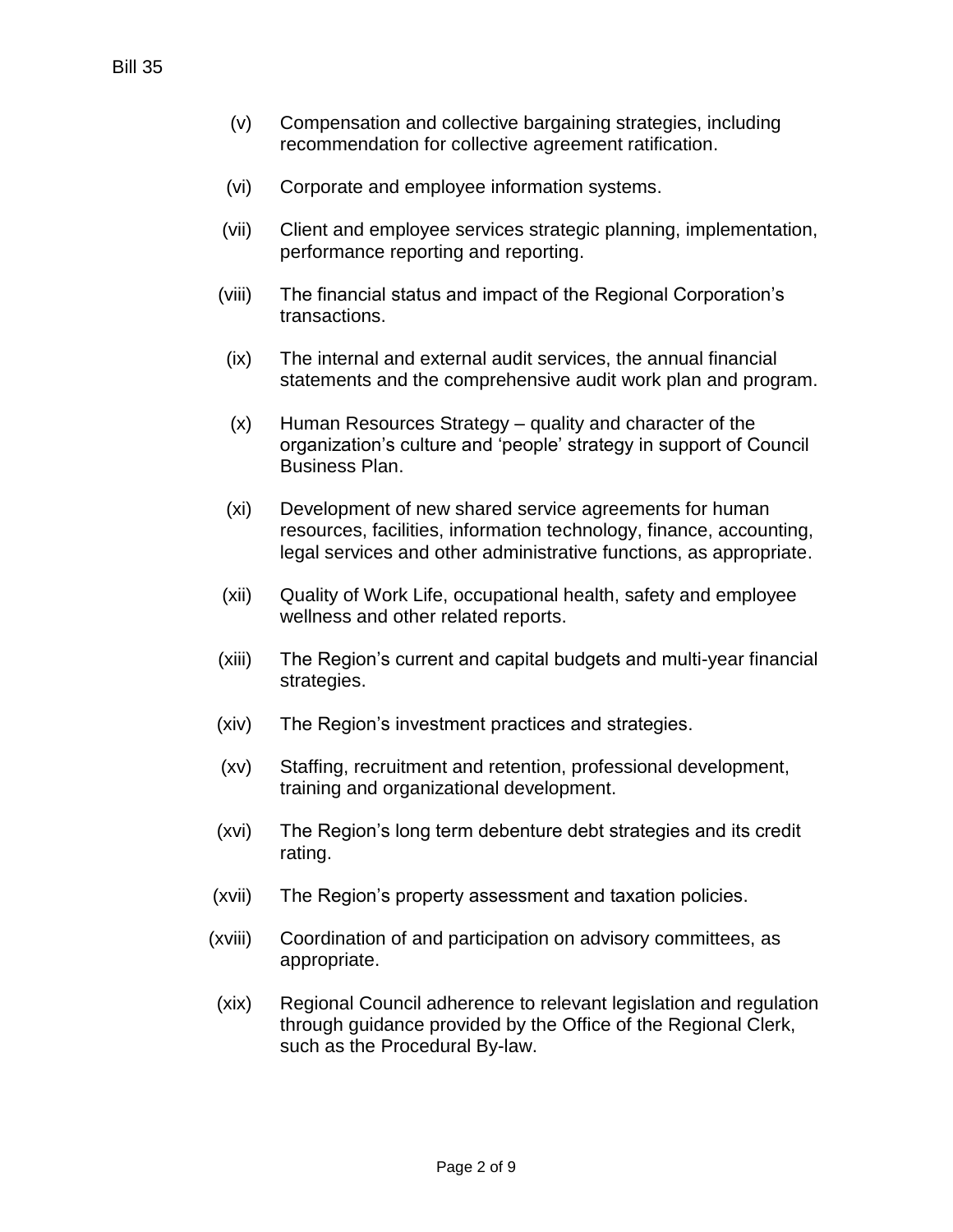- (xx) Corporate accessibility, including the activities of the Accessibility Advisory Committee, as mandated by the *Ontarians with Disabilities Act* and the *Access for Ontarians with Disabilities Act* and service access and accessibility.
- (xxi) Organizational performance and accountability, including corporate performance measurement, tracking and reporting.
- (xxii) Recommending to Regional Council, in accordance with the recruitment policy, the appointment of a department head in conjunction with the appropriate standing committee and upon the recommendation of the Chief Administrative Officer.
- (xxiii) Any other items referred to the Corporate Services Committee by Regional Council or other standing committees.
- 1.2 Planning and Development Committee is responsible for reporting and for recommending policies on all matters affecting:
	- (i) Relevant objectives, as outlined in the Council Business Planning process, including the development, planning, support and implementation of identified priorities and objectives, monitoring progress and regular reporting.
	- (ii) Inter and intra-regional planning (e.g. bi-national).
	- (iii) Policy development related to:
		- a) culture planning;
		- b) agriculture and rural affairs;
		- c) environment (including climate change);
		- d) urban form and growth;
		- e) development charges;
		- f) quality of life;
		- g) healthy active living.
	- (iv) Consistency with the Review of the Planning Function Memorandum of Understanding on matters related to:
		- a) conformity of comprehensive local planning documents, official plans and zoning by-laws, to the Regional Policy Plan; and
		- b) approval of local official plans and regionally significant amendments.
	- (v) Emergency management, emergency planning and preparedness and support to business continuity.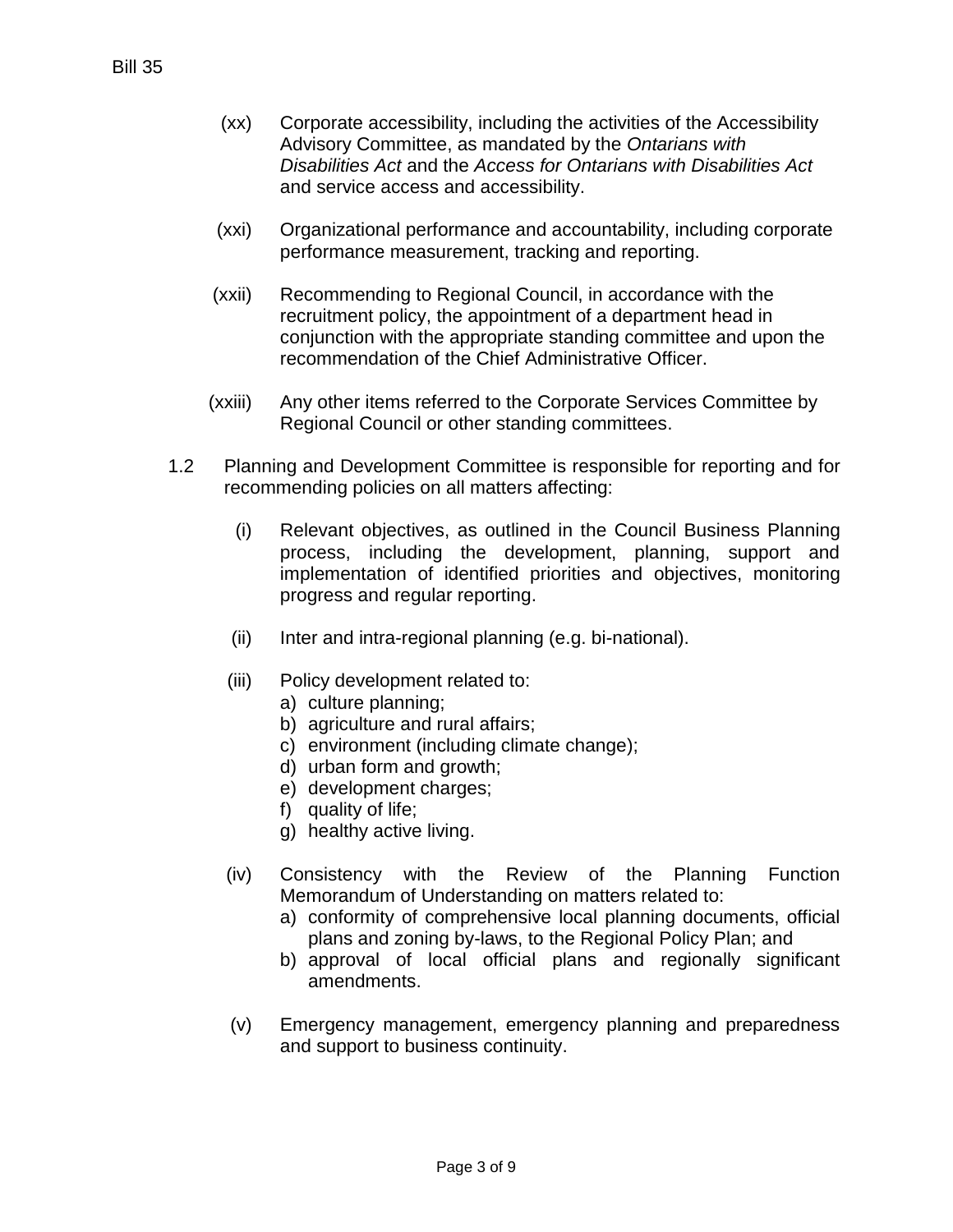- (vi) The preparation and distribution of information and reports to the public on population, demographics, housing, natural areas, land uses, etc.
- (vii) Data and Systems analysis for internal and external planning application.
- (viii) Coordination of, and participation on advisory committees as appropriate, such as Smarter Niagara, the Greater Niagara Circle Route, agriculture, environment, bikeways and others that may be established from time to time.

#### Land Use and Development Planning Services

- (i) The implementation of land use policy, integrating land use, infrastructure and resources issues with strategic direction for development, servicing and transportation consistently with the Provincial planning framework.
- (ii) Through regular review and update of the Regional Policy Plan, address the quality and character of the Regional Community's built and natural features for today and the future (integrating economic, social, environmental and cultural characteristics).
- (iii) The review and provision of technical comments related to development applications circulated to the Region, including plans of subdivision, plans of condominium, consents, zoning by-laws, minor variances, site plan control and Niagara Escarpment development permits and amendments, consistent with the Memorandum of Understanding between the Region and Area Municipalities.
- (iv) The provision of guidance and direction on matters related to growth management and the Region's development strategy.
- (v) Providing advice, coordination and oversight for the mandates, mechanisms and work carried out by various public committees and sub-committees appointed by the Region and determining the appropriate alignment of these public bodies, as determined from time to time.
- (vi) Approvals of local planning applications for site specific amendments to the Regional Official Plan, official plans and secondary plans.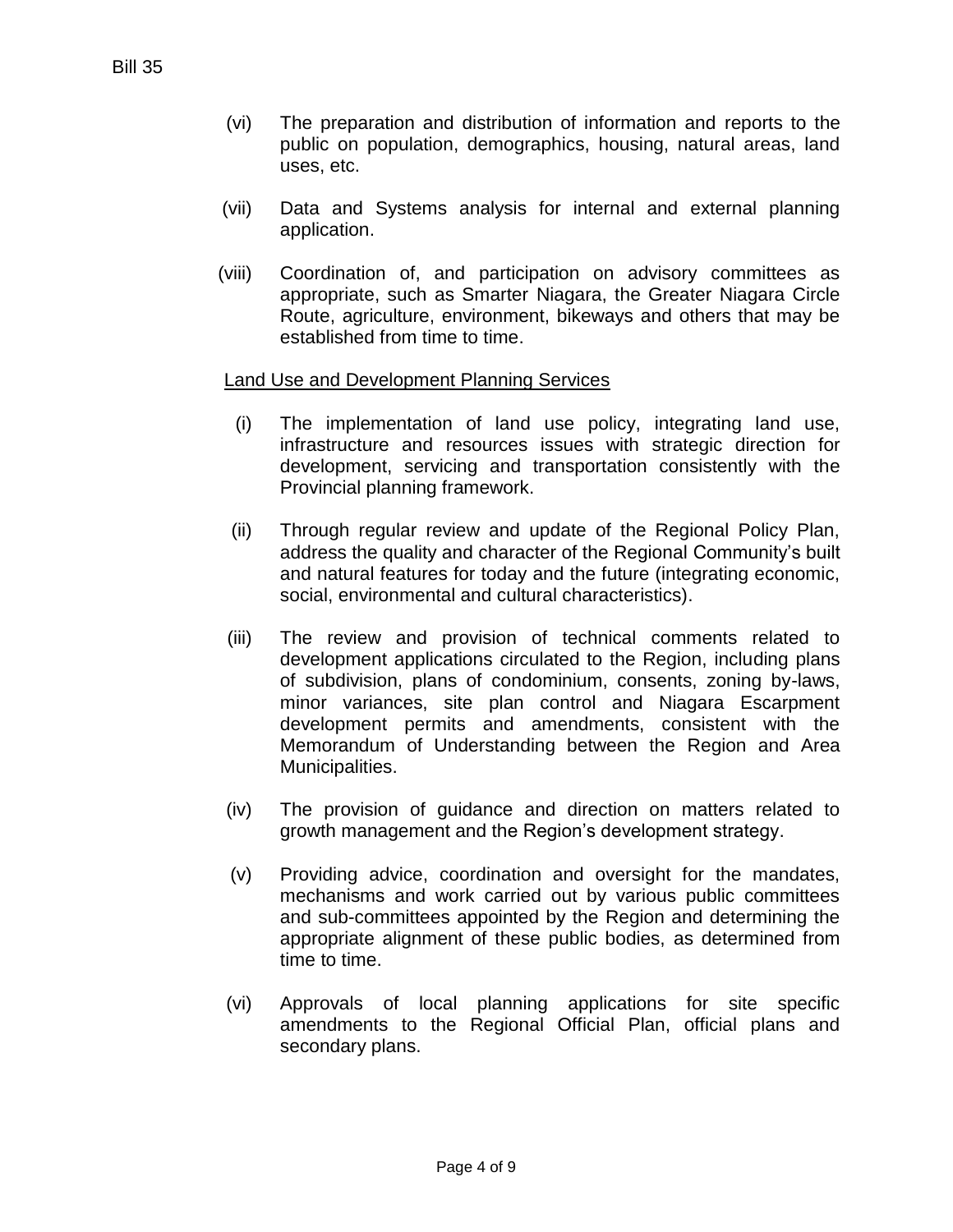- (vii) The implementation of responsibilities for private sewage system inspections and approvals under the Part 8 Sewage Systems component of the *Ontario Building Code*.
- (viii) The implications of development applications upon Regional sewer, water, transportation and waste management infrastructure to identify potential challenges including policy needs, capital works project requirements and funding obligations.
- (ix) Review and recommended approval for limited, new Regional and local water distribution and sewage collection systems on behalf of the Ministry of the Environment.
- (x) Adherence to Provincial requirements for public notification and involvement in development applications in accordance with the requirements of the *Planning Act* and Regional policies on public involvement.
- (xi) The Region's Development Charges By-law implementation and application of all related implementation policies.
- (xii) Other items referred to the Planning and Development Committee by Regional Council and other standing committee.
- 1.3 Public Works Committee is responsible for reporting and for recommending policies on all matters affecting:
	- (i) Relevant objectives as outlined in the Council Business Planning process, including the development, planning, support and implementation of identified priorities and objectives, monitoring progress and regular reporting.
	- (ii) Regulatory requirements, standards and compliance issues related to transportation, solid waste, water and wastewater operations, (such as the Statutory Duty of Care for water) and minimum maintenance standards for roads.
	- (iii) Participation in regionally significant environmental assessments such as the Niagara GTA Corridor, as appropriate.

#### Water, Wastewater, Waste Management and Transportation Services

(i) The provision of guidance and direction in areas of water supply, pollution control, solid waste management and disposal and transportation.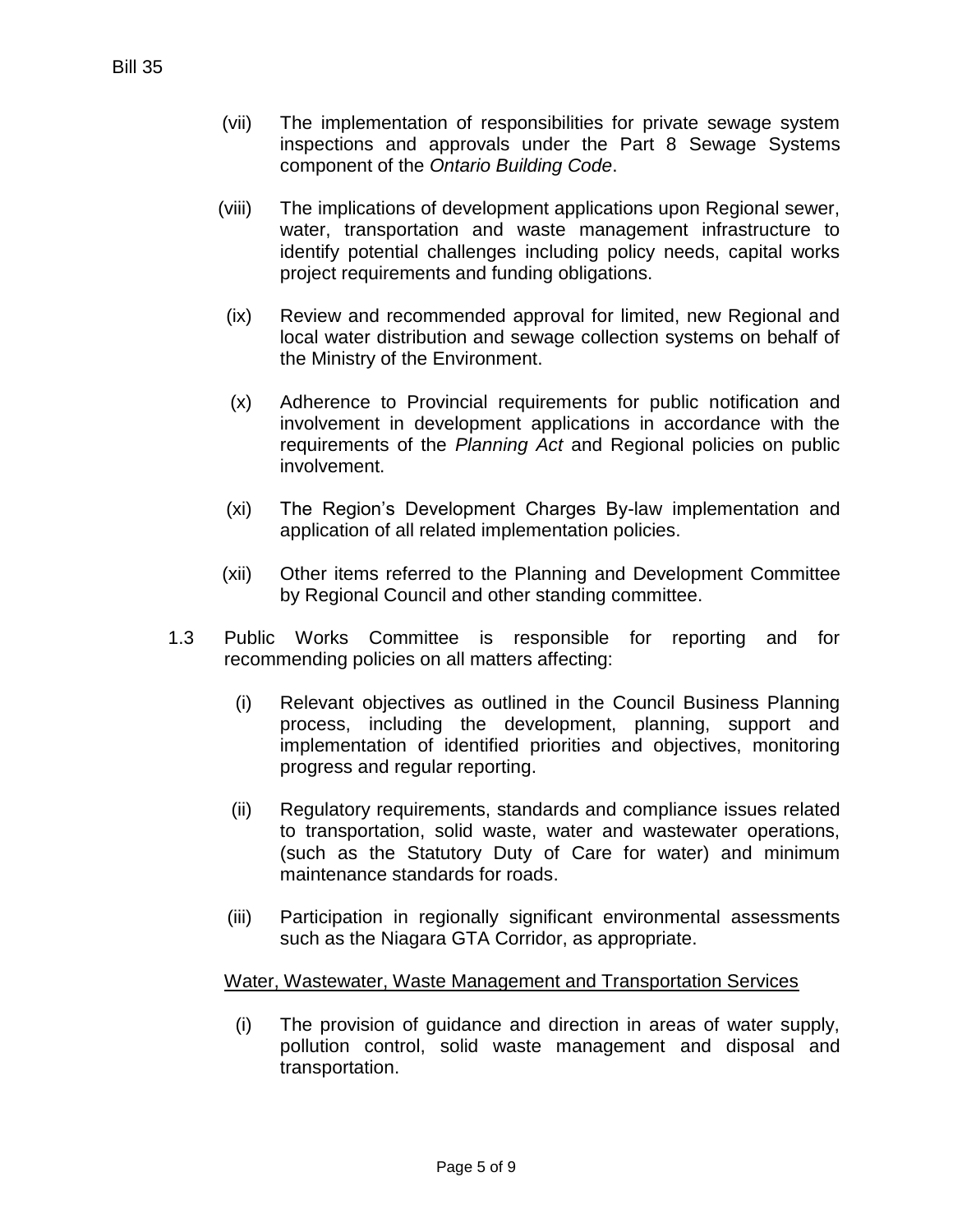- (ii) The operating, capital program and servicing policy related to the provision of water, wastewater, waste management and transportation services.
- (iii) The planning, design, construction, control, operation, service delivery and sustainability of the Regional waterworks systems, Regional sewage works system, Regional roads system and the Waste Management systems.
- (iv) The development and implementation of the Regional Waste Management Strategy, including design, control and operation of waste collection, diversion and disposal programs.
- (v) The control of traffic on Regional roads and adjacent developments affecting traffic on Regional roads.
- (vi) The operation of Regional Public Work facilities and maintenance of Regional Fleet services.
- (vii) The cooperative planning and development of an integrated transportation system and services and the facilitation of transportation alternatives for Niagara residents.
- (viii) Environmental initiatives associated with water quality and related Provincial legislation and regulations.
- (ix) The development and implementation of the Regional Transportation Strategy.

## Public Consultation and Communication

- (i) Public consultation on any applicable Regional capital projects as per the requirements of the Environmental Assessment Act.
- (ii) Other items referred to the Public Works Committee by Regional Council and other standing committee.
- (iii) Coordination of and participation on advisory committees, as appropriate.
- 1.4 Public Health and Social Services Committee is responsible for reporting and recommending policies to Regional Council (Board of Health) on all matters affecting the following:
	- (i) Relevant objectives as outlined in the Council Business Planning process, including the development, planning, support and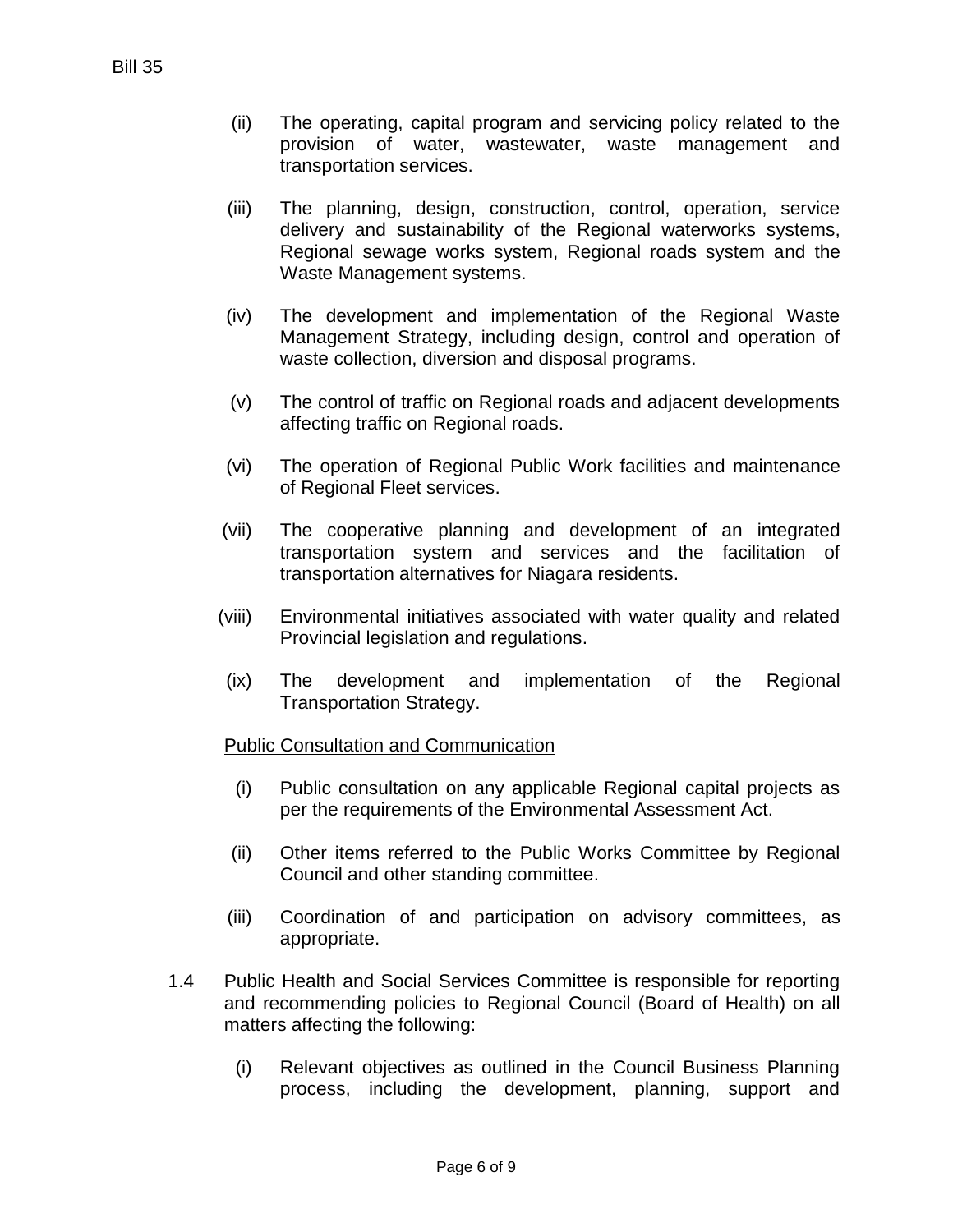implementation of identified priorities, monitoring progress and regular reporting.

- (ii) The health of the public related to surveillance, health protection, disease prevention and management, and health promotion activities.
- (iii) The social determinants of health, through positive actions that address health inequities.
- (iv) Fulfillment of the roles and responsibilities of Regional Council as the Board of Health.
- (v) Public health programs and services which are administered under the authority of the Medical Officer of Health via the Health Protection and Promotion Act and guided by the Ontario Public Health Standards; these include the following:
	- a) health protection;
	- b) disease and injury prevention;
	- c) population health assessment and surveillance;
	- d) health promotion and policy development; and
	- e) emergency management and response.
- (vi) Other activities which are administered through the Public Health Department:
	- a) provision of community mental health services;
	- b) provision of support to families and young infants and children to enhance their parenting capacity and their child's earliest development;
	- c) land ambulance; and
	- d) ambulance dispatch services.
- (vii) Fulfillment of the roles and responsibilities as delegated by the Ministry of Community and Social Services through the Ontario Works Act and to act as service system manager regarding social assistance and employment opportunities in the Niagara Region in fulfilling the mandate, goals and strategic vision established by Council.
- (viii) Fulfillment of the roles and responsibilities as delegated by the Ministry of Community and Social Services through the Ontario Disability Support Program Act.
- (ix) Fulfillment of the roles and responsibilities as delegated by the Ministry of Community and Social Services through the Ontario Works Act and the Ministry of Community and Social Services Act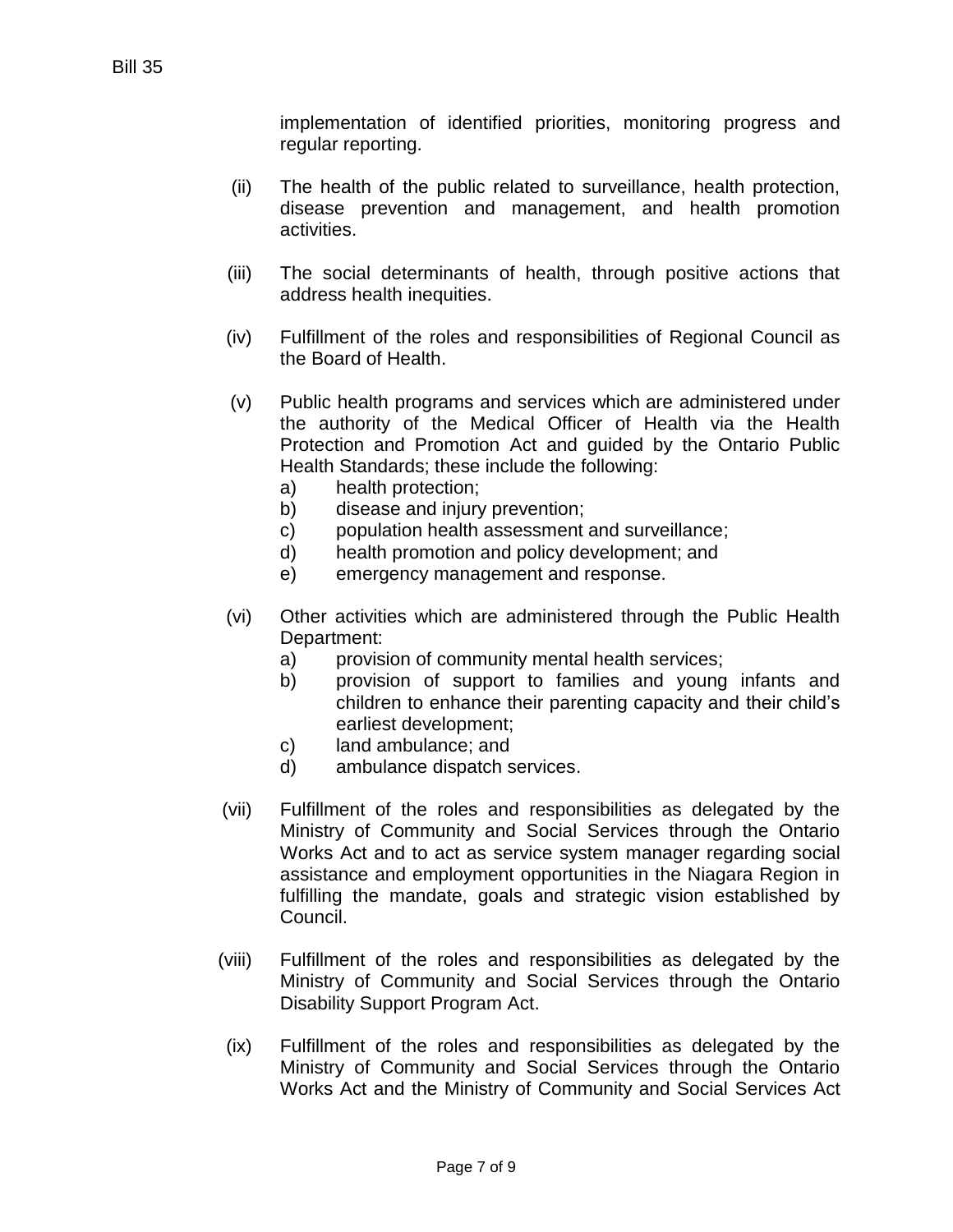and act as service system manager regarding homelessness prevention services in the Niagara Region in fulfilling the mandate, goals and strategic vision established by Council.

- (x) Fulfillment of the roles and responsibilities as delegated by the federal Homelessness Partnership Strategy as the Community Entity.
- (xi) The management of the system of early childhood education and care for children from birth to 12 years of age including planning and co-ordination to ensure that a range of high-quality options are available.
- (xii) Directly operated licensed child care programs under the Day Nurseries Act, contracted services through community agencies for child care, recreation, and special needs supports, wage subsidies and improvements and, the provision of financial assistance/fee subsidy for eligible families.
- (xiii) Fulfillment of the roles and responsibilities of Regional Council as the Committee of Management for the operation of the long-term care homes under the Long-Term Care Homes Act.
- (xiv) Supportive housing for seniors, Adult Day Service and Community Support Services for older adults in accordance with Ministry of Health and Long-Term Care.
- (xv) The activities of the Community Services Emergency Response Plan.
- (xvi) Any other items referred to the Public Health and Social Services Committee by Regional Council or other standing committees.
- (xvii) Coordination of and participation on advisory committees, as appropriate.
- 2. Members of Regional Council who are appointed to, and who may vote upon the proceedings of the Standing Committees established herein, shall be appointed by resolution of Regional Council.
- 3. Members who miss three unauthorized consecutive meetings shall be deemed to have resigned from the Committee and will be notified of this in writing by the Committee Chair.
- 4. That By-law 104-2009 be repealed, and all amendments thereto are hereby repealed.